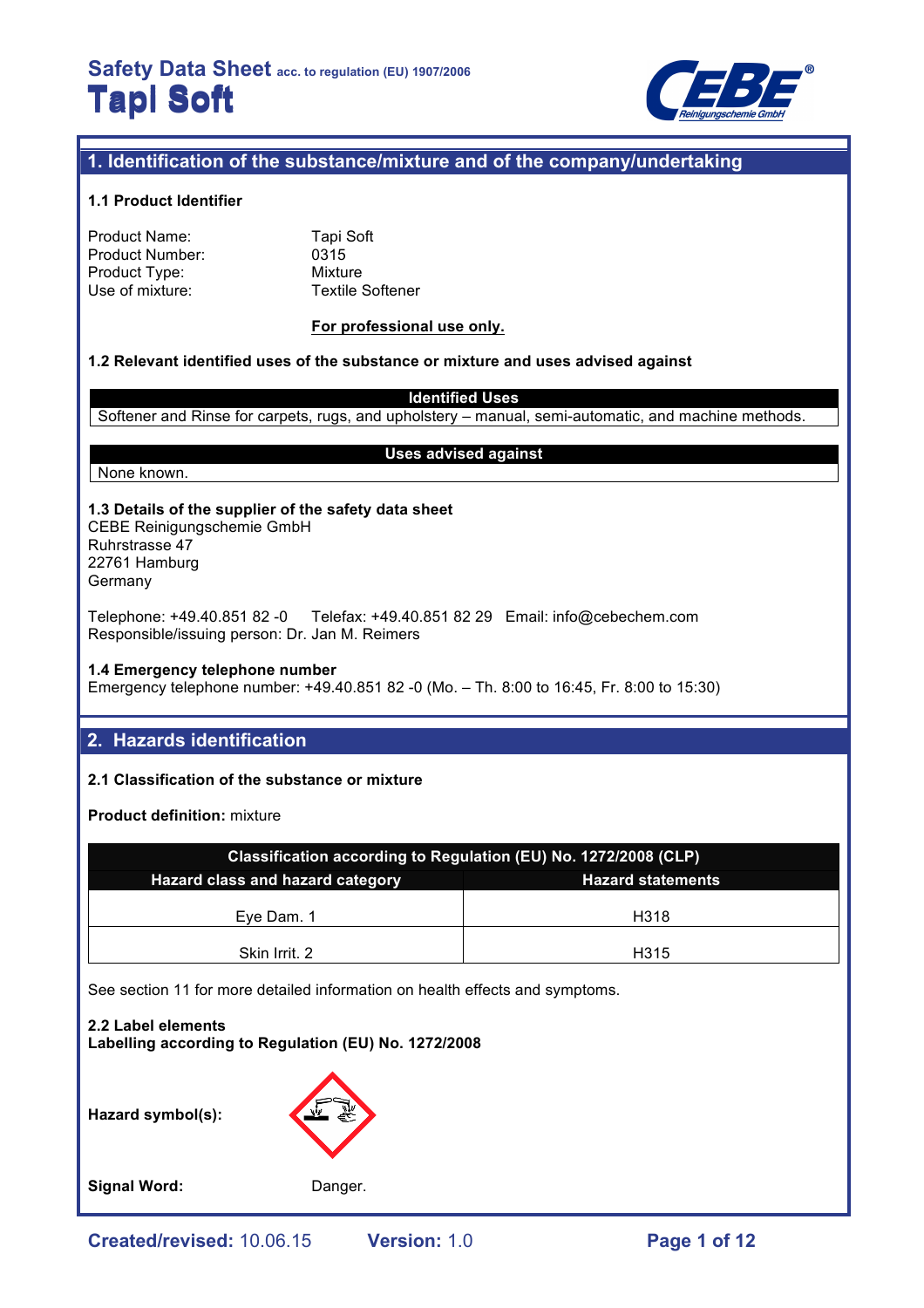

| <b>Hazard Statements:</b>            | H318<br>H315      | Causes serious eye damage.<br>Causes skin irritation.                                                                                  |
|--------------------------------------|-------------------|----------------------------------------------------------------------------------------------------------------------------------------|
| <b>Precautionary Statements:</b>     |                   |                                                                                                                                        |
| <b>Prevention:</b>                   | P <sub>280</sub>  | Wear protective gloves/protective clothing/eye<br>protection/face protection.                                                          |
|                                      | P <sub>264</sub>  | Wash hands thoroughly after handling.                                                                                                  |
| <b>Reaction:</b>                     | P305+P351+P338    | IF IN EYES: Rinse cautiously with water for several<br>minutes. Remove contact lenses, if present and<br>easy to do. Continue rinsing. |
|                                      | P310              | Immediately call a POISON CENTER or<br>doctor/physician.                                                                               |
|                                      | P302+P352         | IF ON SKIN: Wash with plenty of soap and water.                                                                                        |
|                                      | P332+P313<br>P362 | If skin irritation occurs: Get medical advice/attention.<br>Take off contaminated clothing and wash before                             |
|                                      |                   | reuse.                                                                                                                                 |
| Storage:                             | None.             |                                                                                                                                        |
| Disposal:                            | None.             |                                                                                                                                        |
| Additional labelling elements: None. |                   |                                                                                                                                        |
| 2.3 Other hazards                    |                   |                                                                                                                                        |

**Other hazards that do not lead to a classification:** Not applicable.

## **3. Composition/information on ingredients**

## **3.2 Mixtures**

| <b>Hazardous</b><br><b>Components</b>  | <b>Identifiers</b>            | $Wt.-%$  | <b>Classification</b><br>(EU) 1272/2008 |
|----------------------------------------|-------------------------------|----------|-----------------------------------------|
| Hydroxy acetic acid                    | EG: 201-180-5<br>CAS: 79-14-1 | $1 - 5%$ | Skin Corr. 1B, H314                     |
| Isotridecanol,<br>ethoxylated (6-9 EO) | CAS: 9043-30-5                | $1 - 5%$ | Acute Tox. 4, H302<br>Eye Dam. 1, H318  |

See section 16 for the full wording of the above mentioned H-statements.

At the time of creation of this data sheet no further ingredients were classified as hazardous to health or environment or were contained in concentrations that did not mandate their mention in this section.

## **4. First aid measures**

## **4.1 Description of first aid measures**

**Eye contact:** Immediately flush eyes with plenty of water, occasionally lifting the upper and lower eyelids. Check for and remove any contact lenses. Continue to rinse for at least 10 minutes. Get medical attention if adverse health effects persist or are severe.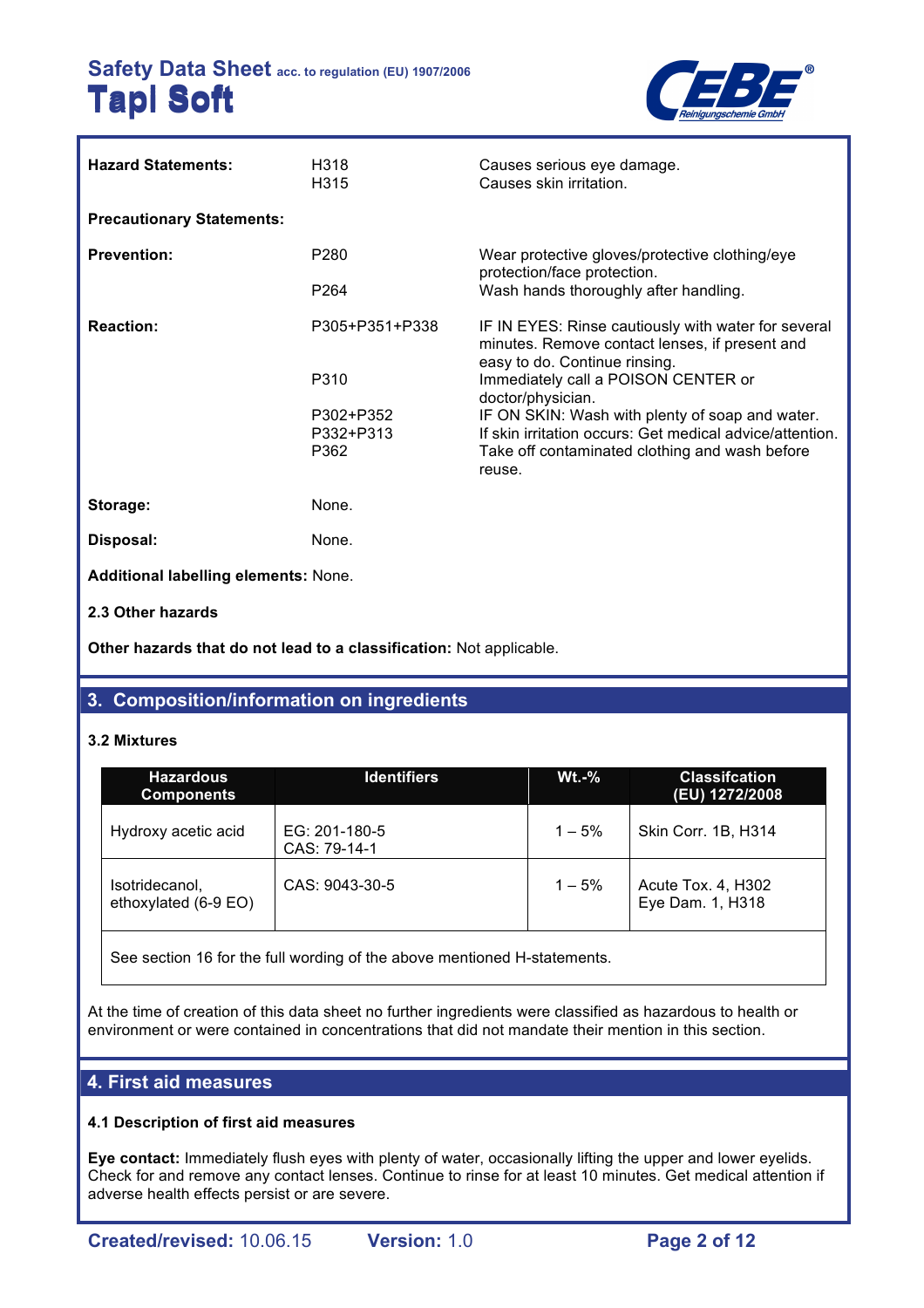

**Inhalation:** Get medical attention immediately. Remove victim to fresh air and keep at rest in a position comfortable for breathing. If it is suspected that fumes are still present, the rescuer must wear an appropriate mask or self-contained breathing apparatus In the absence or irregular breathing, or if respiratory arrest occurs provide artificial respiration by trained personnel or oxygen. For the first person providing aid it can be dangerous to give mouth-to-mouth resuscitation. If unconscious place in recovery position and seek immediate medical attention. Maintain an open airway. Loosen tight clothing (eg. collar, tie, belt, or waistband). In case of inhalation of combustion products, symptoms may be delayed.

**Skin contact:** Flush contaminated skin with plenty of water. Remove contaminated clothing and shoes. Continue to rinse for at least 15 minutes. Get medical attention if adverse health effects persist or are severe. Wash clothing before reuse. Thoroughly clean shoes before reuse.

**Ingestion:** Wash out mouth with water. Remove denture prosthesis if any. Remove victim to fresh air and keep at rest in a position comfortable for breathing. Do not induce vomiting unless directed to do so by medical personnel. Should vomiting occur, keep head low so that vomit does not enter the lungs. Get medical attention if adverse health effects persist or are severe. Never give anything to an unconscious person by mouth. If unconscious, place in recovery position and seek immediate medical attention. Maintain an open airway. Loosen tight clothing (eg. collar, tie, belt or waistband).

**Protection of first-aiders:** No action shall be taken involving any personal risk or without suitable training. If it is suspected that fumes are still present, the rescuer must wear an appropriate mask or self-contained breathing apparatus. For the first person providing aid it can be dangerous to give mouth-to-mouth resuscitation. Wash contaminated clothing thoroughly with water before you take them off or wear gloves.

### **4.2 Most important symptoms and effects, both acute and delayed**

### **Potential acute health effects**

**Eye contact:** Severely irritating to the eyes. Risk of serious damage to eyes. **Inhalation:** No known significant effects or critical hazards. **Skin contact: Irritating to skin. Ingestion:** No known significant effects or critical hazards.

#### **Signs / symptoms of overexposure**

**Eye contact:** Possible symptoms: pain or irritation, lacrimation, redness. **Inhalation:** No specific data. **Skin contact: Possible symptoms: irritation, redness. Ingestion:** No specific data.

#### **4.3 Indication of any immediate medical attention and special treatment needed**

**Indications for the physician:** Treat symptomatically. If larger amounts have been swallowed or inhaled consult specialist for poisoning.

**Special treatment:** No special treatment.

## **5. Fire fighting measures**

## **5.1 Extinguishing media**

**Suitable extinguishing media:** Use an extinguishing agent suitable for the surrounding fire.

**Unsuitable extinguishing media:** None known.

## **5.2 Special hazards arising from the substance or mixture**

**Hazards from the substance or mixture**: In a fire or if heated, a pressure increase will occur and the container may burst.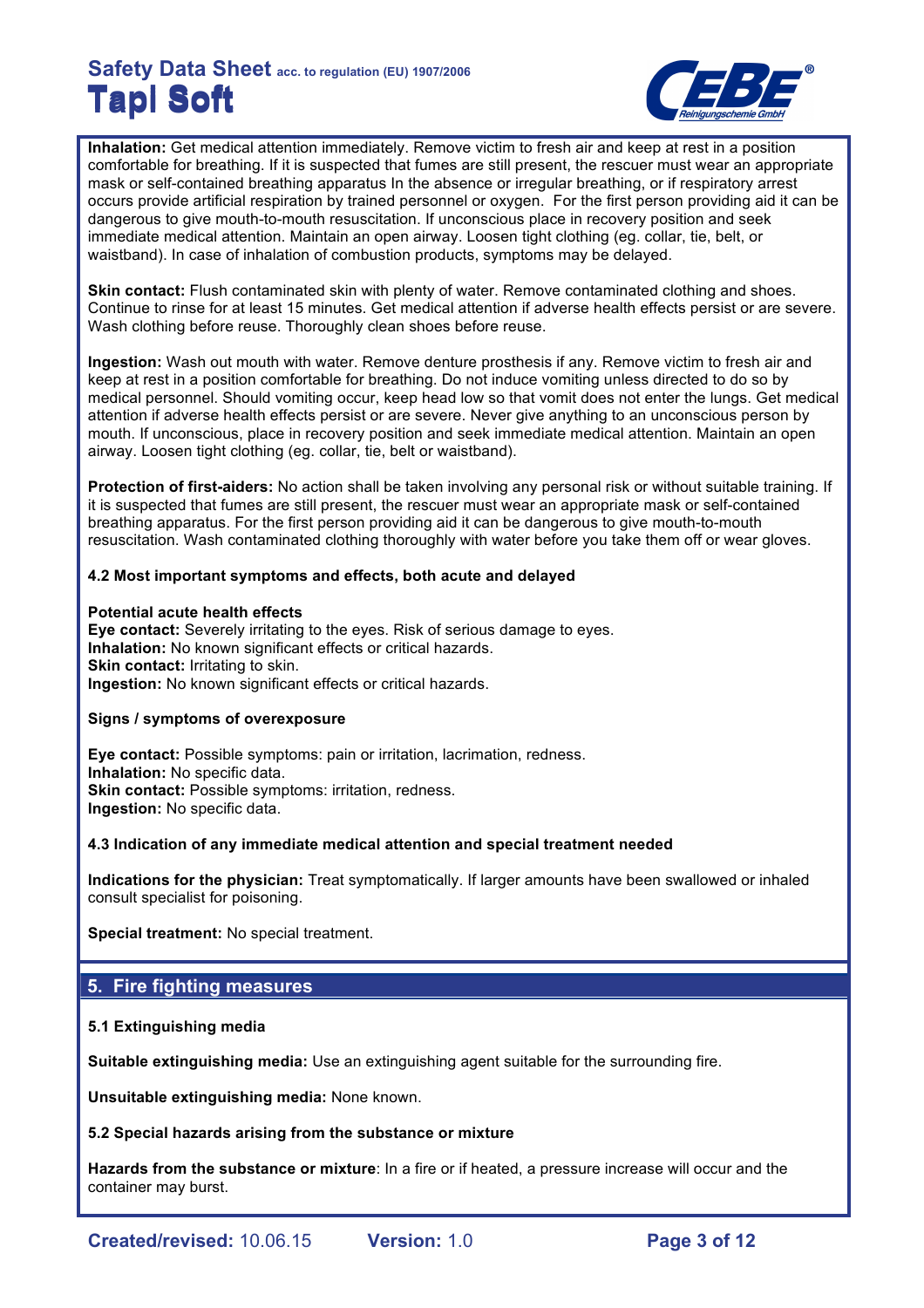

**Hazardous combustion products:** Decomposition products may include the following materials: carbon dioxide, carbon monoxide, oxides.

## **5.3 Advice for firefighters**

**Special precautions for fire- fighters:** In case of fire the scene cordon immediately removing all persons from the danger area. No action shall be taken involving any personal risk or without suitable training. Move containers from fire area if safe to do so. Spray fire-exposed containers with water to cool.

**Special protective equipment for firefighters:** Fire fighters should wear proper protective equipment.

## **6. Accidental release measures**

### **6.1 Personal precautions, protective equipment and emergency procedures**

**For persons that are not emergency technicians:** No action shall be taken involving any personal risk or without suitable training. Evacuate surrounding areas. Keep unnecessary and unprotected personnel from entering. Do not touch or walk through spilled material. Avoid breathing vapor or mist. Ensure adequate ventilation. In case of insufficient ventilation wear suitable respiratory equipment. Put on appropriate personal protective equipment.

**For first aid personel in case of emergency:** If protective equipment/clothing is needed in case of accidental release, Section 8 should be consulted for appropriate and inappropriate materials. See section 8 for further information on hygiene measures.

### **6.2 Environmental precautions**

Avoid the proliferation and dispersal of spilled material and contact with soil, waterways, drains and sewers. Inform the relevant authorities if the product has caused by environmental pollution (sewers, waterways, soil or air).

## **6.3 Methods and materials for containment and cleaning up**

**Small amounts:** Dilute with plenty of water. Absorb with an inert material and place in an appropriate waste disposal.

**Large amounts:** avoid entry into sewers, water courses, basements, or confined areas.Collect spilt material using non-flammable absorption agent (eg. sand, earth, vermiculite or diatomaceous earth) and hand it in for disposal according to local regulations in an appropriate container (see section 13).

## **6.4 Reference to other sections**

See Section 1 for emergency contact information. See Section 8 for information on appropriate personal protective equipment. See Section 13 for additional waste treatment information.

## **7. Handling and storage**

The information in this section contains generic advice and guidance. The list of Identified Uses in Section 1 should be consulted for any exposure scenario or when exposure scenarios on the available applicationspecific information.

## **7.1 Precautions for safe handling**

**Protective measures:** Put on appropriate (see section 8) protective gear. Do not get in contact with eyes, skin or clothing. Do not ingest. Avoid breathing vapor or mist. Keep in the original container or an approved alternative container, which was made from a compatible material. Kept tightly closed when not in use. Empty containers retain product residue and can be dangerous. Do not reuse container.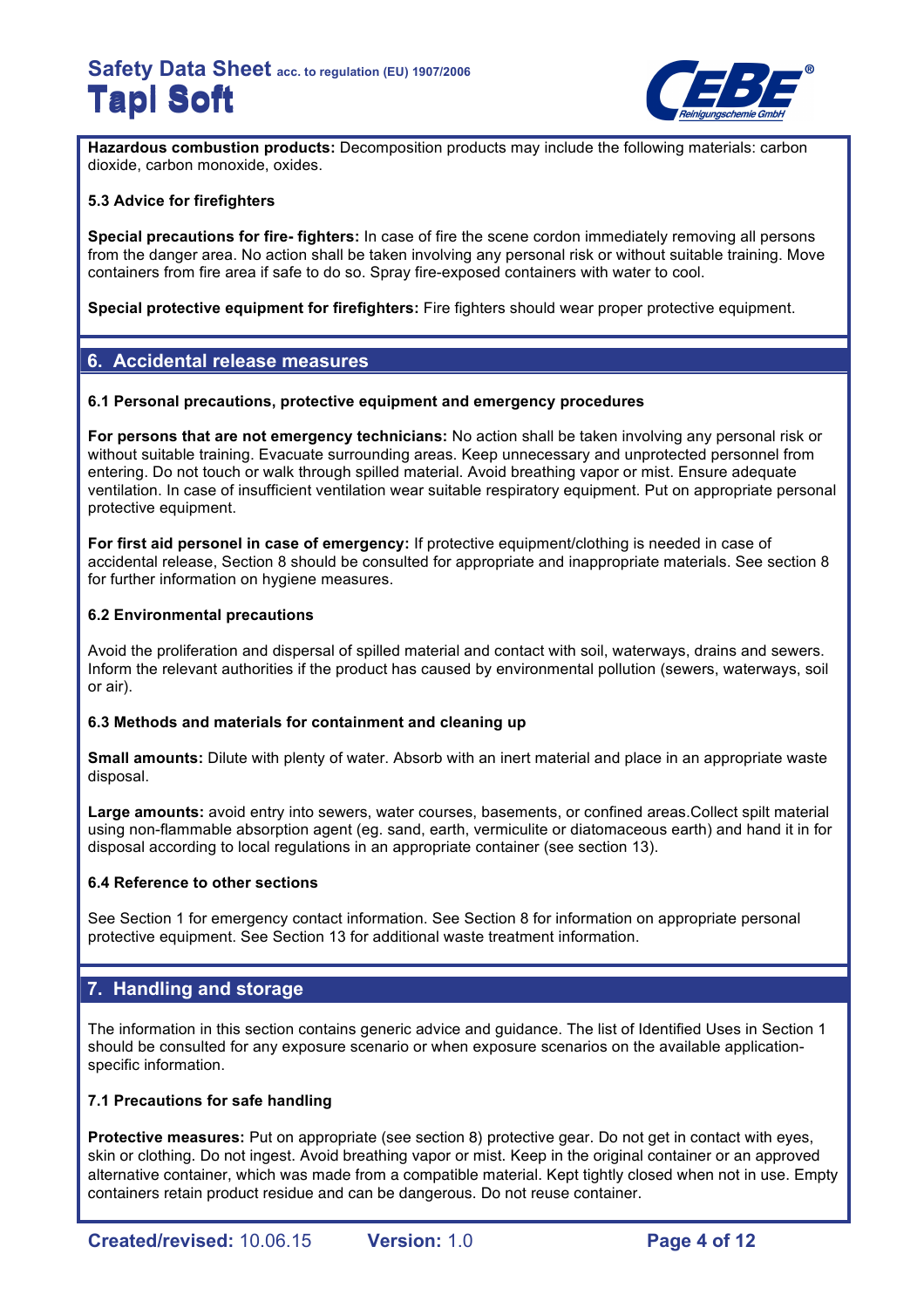

**Advice on general occupational hygiene:** Eating, drinking and smoking should be prohibited in areas where this material is handled, stored and processed. After use or contact with the substance immediately wash hands and face especially before eating, drinking and smoking. Remove contaminated clothing and protective equipment before entering eating areas. See Section 8 for additional information on hygiene measures.

## **7.2 Conditions for safe storage, including any incompatibilities**

Store between the following temperatures: 0 to 40°C (32 to 104°F). Store in accordance with local regulations. Keep only in original container. Protect from direct sunlight. Store in a dry, cool and wellventilated area, away from incompatible materials (see section 10) and do not store with food and drink. Hold container tightly closed and sealed until ready to use. Containers that have been opened must be carefully resealed and kept upright to prevent leakage. Do not store in unlabelled containers. Use appropriate container to avoid environmental contamination.

## **7.3 Specific end use(s)**

**Recommendations:** No information available.

## **8. Exposure controls/personal protection**

The information in this section contains generic advice and guidance. The list of Identified Uses in Section 1 should be consulted for any exposure scenario or when exposure scenarios on the available applicationspecific information.

## **8.1 Control parameters**

## **Occupational exposure limit values**

| <b>Name of substance</b> | <b>Exposure limit value</b> |
|--------------------------|-----------------------------|
|                          |                             |

## **Recommended monitoring procedures**

If this product contains ingredients with exposure limits, monitoring procedures are personal, (related to workplace) or biological monitoring may be required to determine the effectiveness of the ventilation or other control measures and / or the necessity to use respiratory protective equipment. Reference should be made to European Standard EN 689 for methods for the assessment of exposure by inhalation to chemical agents and national guidance documents for methods for the determination of hazardous substances.

## **Derived effect concentrations**

No Derived No Effect Levels (DNEL) – values available.

## **Predicted effect concentrations**

No Predicted No Effect Concentrations (PNEC) available.

## **8.2 Limitation and monitoring of exposure**

**Appropriate technical controls:** No special ventilation requirements. Good general ventilation should be sufficient to control worker exposure to airborne contaminants. If this product contains ingredients with exposure limits, use process enclosures, local exhaust ventilation or other engineering controls to keep worker exposure below any recommended or statutory limits.

## **Personal protective measures**

**Hygiene measures:** Wash hands, forearms, and face thoroughly after handling chemical products and at the end of the working day as well as before eating, smoking, and using the toilet. Use appropriate techniques to remove potentially contaminated clothing. Wash contaminated clothing before reusing. Ensure that eyewash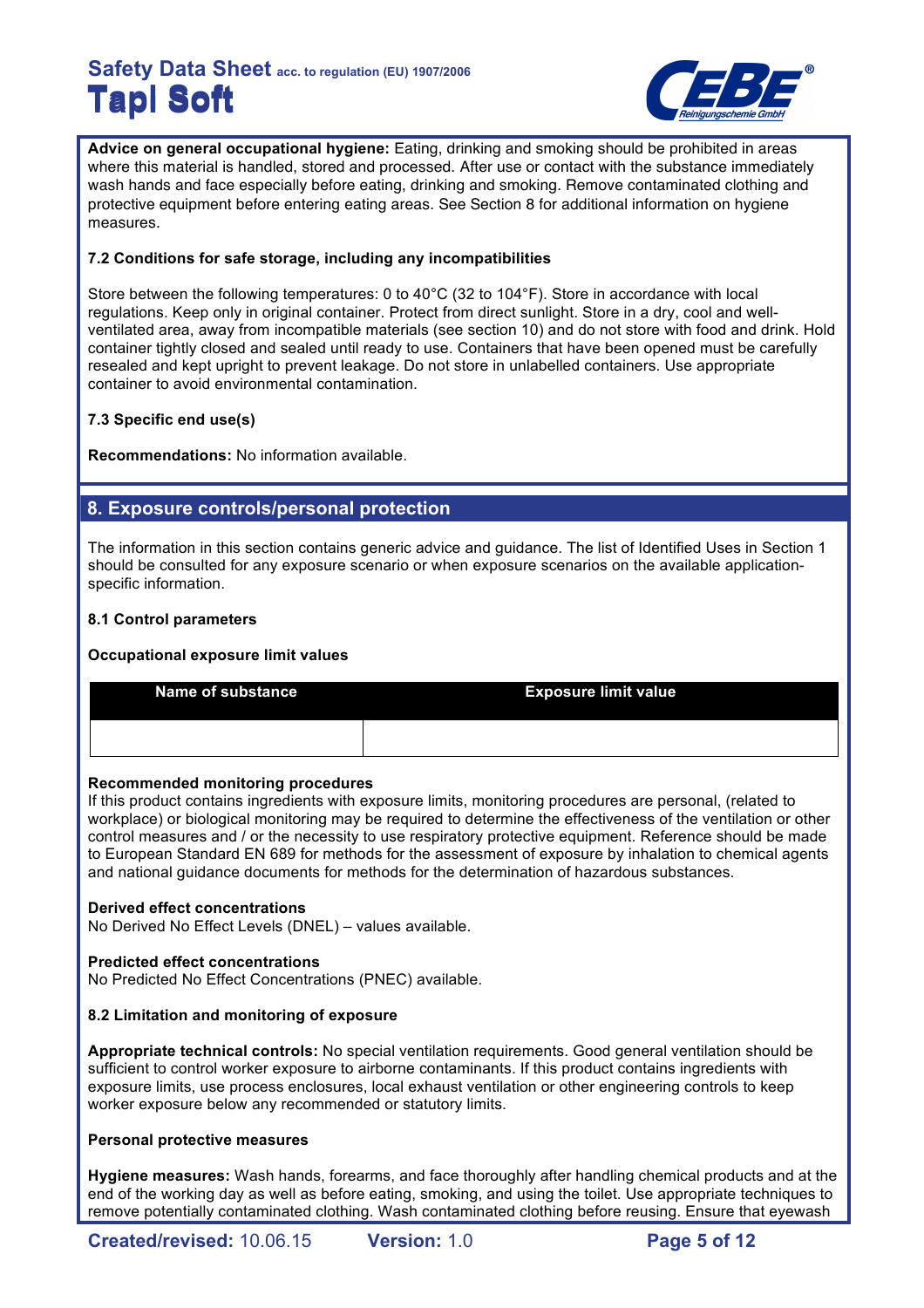

stations and safety showers are close to the work area.

**Eye protection / face protection (EN 166):** Goggles, chemical goggles or full-face shield.

Hand protection (EN 374): Protective gloves made of nitrile, for example, Camatril<sup>®</sup> 730 from KCL GmbH (see section 16). Penetration time> 8 hours.

**Skin protection (EN 14605):** Before handling this product the personal protective equipment should be selected on the basis of the task and the associated risks to be carried out and approved by a specialist.

**Other skin protection:** Appropriate footwear and any additional skin protection measures should be based on the task being performed and the risks involved and approved by a specialist.

**Respiratory protection (EN 143, 14387):** under normal and intended conditions of product use no respirator is required. If workers are exposed to concentrations above the exposure limit, they must use appropriate, certified respirators.

**Thermal hazards:** Not applicable.

**Delimitation and monitoring of the environmental exposition:** Emissions from ventilation or work process equipment should be checked to ensure they comply with the requirements of environmental protection legislation. In some cases, fume scrubbers, filters or engineering modifications to the process equipment will be necessary to reduce emissions to acceptable levels.

## **9. Physical and chemical properties**

- **9.1 Information on basic physical and chemical properties**
- **a) Appearance: Form:** liquid **Color:** milky white
- **b) Odor:** pleasant
- **c) Odor threshold:** Not applicable and/or not determined for this mixture
- **d) pH:**  $2.5 \pm 0.5$  at  $20^{\circ}$ C
- **e) Freezing/melting point:** Not applicable and/or not determined for this mixture
- **f) Boiling point/boiling range:** Not applicable and/or not determined for this mixture
- **g) Flash point:** Not applicable and/or not determined for this mixture
- **h) Evaporation rate:** Not applicable and/or not determined for this mixture
- **i) Flammability (solid, gas):** Not applicable and/or not determined for this mixture
- **j) Upper/lower explosion limit:** Not applicable and/or not determined for this mixture
- **k) Vapor pressure:** Not applicable and/or not determined for this mixture
- **l) Relative vapor density:** Not applicable and/or not determined for this mixture
- **m) Density:** 1.0050 1.020 g/cm<sup>3</sup>
- **n) Solubility** easily soluble in the following substances: water
- **o) Partition coefficient:** n-octanol/water: Not applicable and/or not determined for this mixture
- **p) Ignition temperature:** Not applicable and/or not determined for this mixture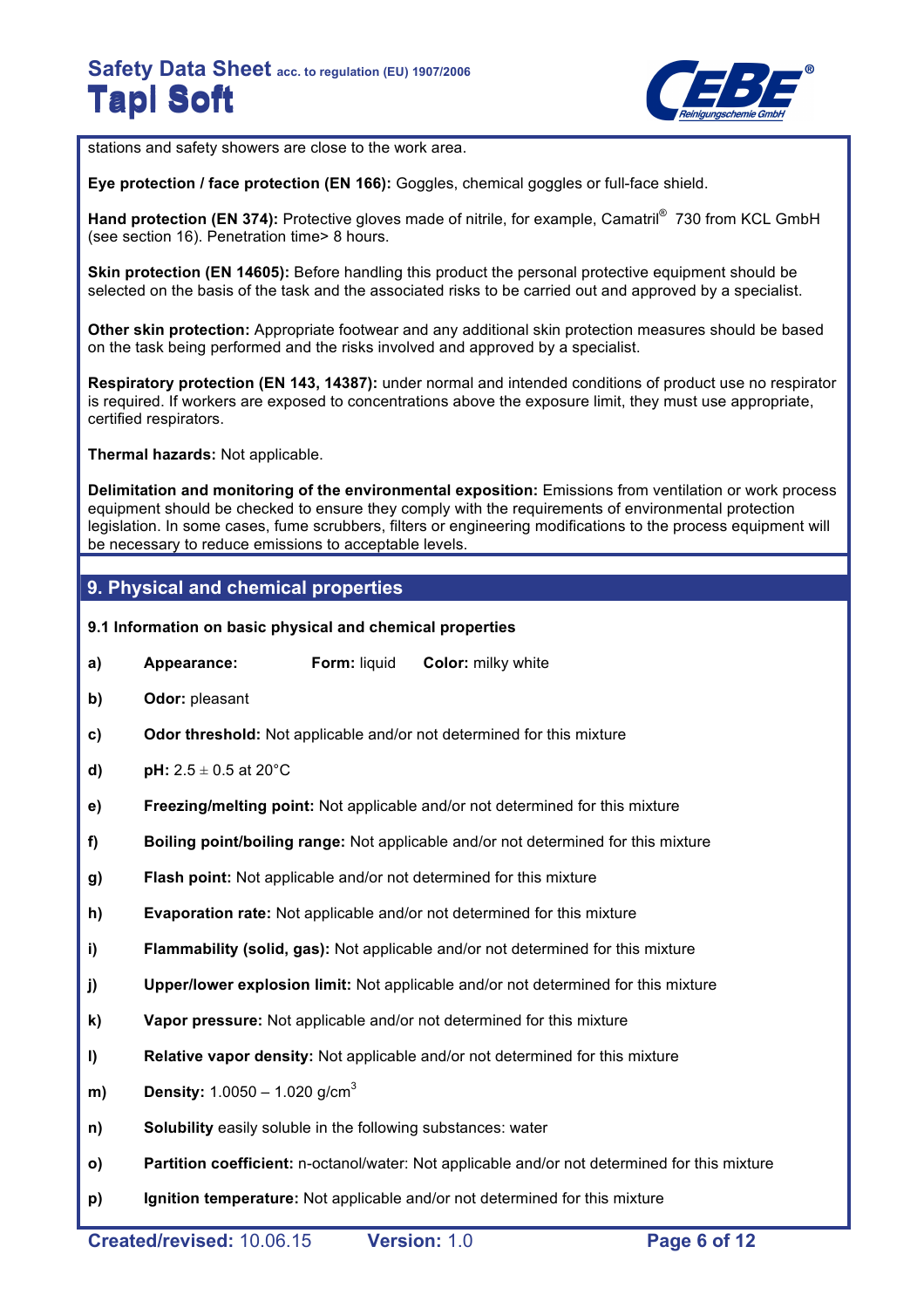

- **q) Thermal decomposition:** Not applicable and/or not determined for this mixture
- **r) Viscositiy, dynamic:** Not applicable and/or not determined for this mixture
- **s) Explosive properties:** Not applicable and/or not determined for this mixture
- **t) Oxidizing properties:** Not applicable and/or not determined for this mixture

## **9.2 Other information**

No further information available.

## **10. Stability and reactivity**

### **10.1 Reactivity**

For this product or its ingredients no specific test data related to reactivity are available.

### **10.2 Chemical stability**

The product is stable.

#### **10.3 Possibility of hazardous reactions**

Dangerous reactions will not occur under normal storage conditions and under normal use.

### **10.4 Conditions to avoid**

No specific data.

### **10.5 Incompatible materials**

No specific data.

#### **10.6 Hazardous decomposition products**

Under normal conditions of storage and use, hazardous decomposition products should not be produced.

## **11. Toxicological information**

## **11.1 Information on toxicological effects**

**a) acute toxicity:**

| Name of<br><b>Substance</b>            | <b>Result</b>                          | <b>Species</b> | <b>Dose</b>               | <b>Exposition</b> |
|----------------------------------------|----------------------------------------|----------------|---------------------------|-------------------|
| Hydroxy acetic acid                    | $LD_{50}$ Oral<br>$LC_{50}$ Inhalative | Rat<br>Rat     | 4,240 mg/kg<br>$7.7$ mg/l | -<br>-            |
| Isotridecanol,<br>ethoxylated (6-9 EO) | $LD_{50}$ Oral                         | Rat            | <2,000 mg/kg              | -                 |

**Conclusion/Summary:** Not determined for this mixture.

## **b) Irritation to skin; c) Irritation to eyes; d) Sensitisation**

| Name of<br><b>Substance</b> | <b>Result</b>         | <b>Species</b>      | Points                   | <b>Exposition</b>        | <b>Observation</b>       |
|-----------------------------|-----------------------|---------------------|--------------------------|--------------------------|--------------------------|
| Hydroxy acetic acid         | Skin - caustic effect |                     | $\overline{\phantom{0}}$ | $\overline{\phantom{0}}$ | $\overline{\phantom{0}}$ |
| Created/revised: 10.06.15   |                       | <b>Version: 1.0</b> |                          | Page 7 of 12             |                          |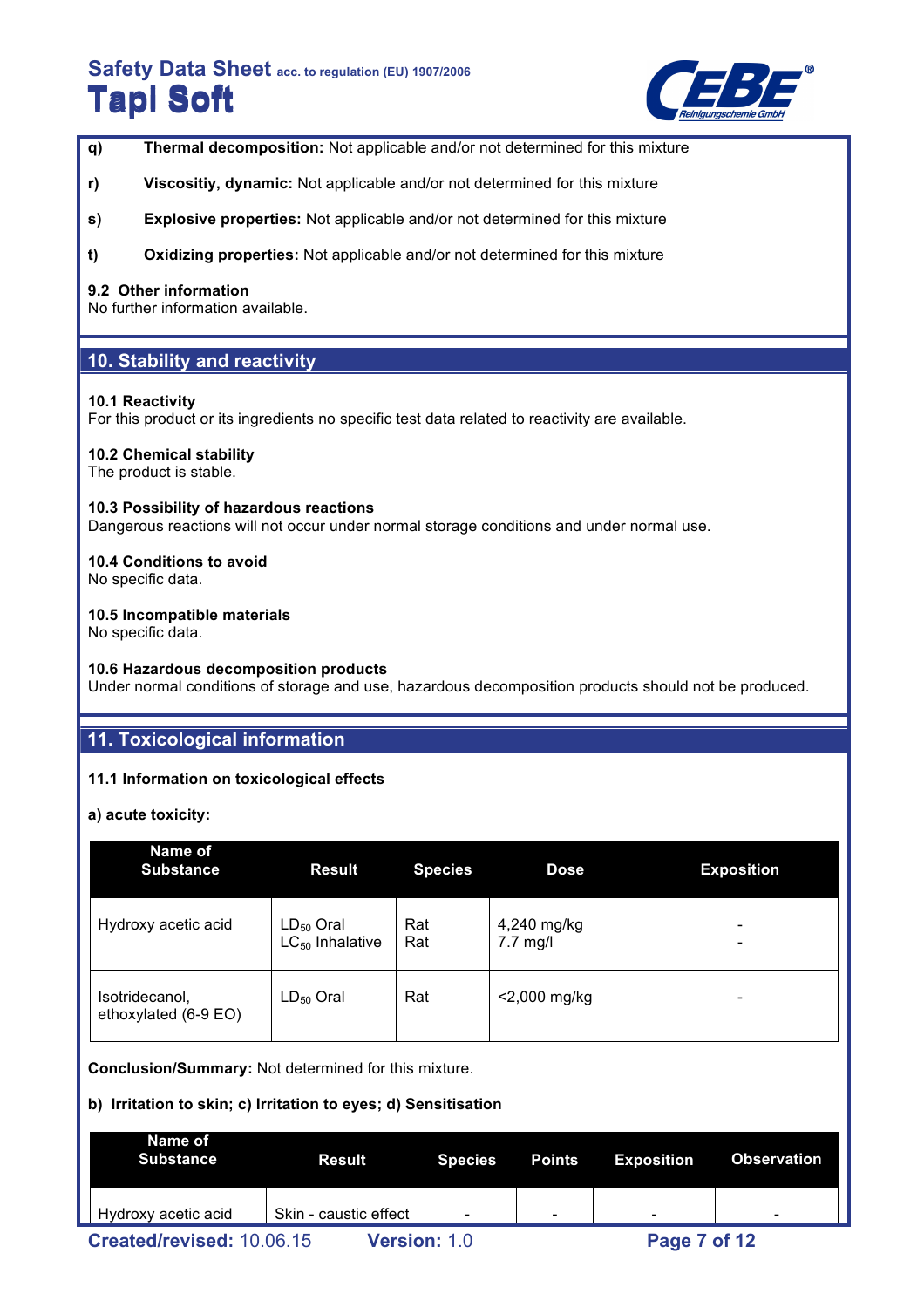

|                                        | on skin and<br>mucous<br>membranes<br>Eye - severe burns<br>Sensitization - no<br>known sensitizing<br>effects |  |  |
|----------------------------------------|----------------------------------------------------------------------------------------------------------------|--|--|
| Isotridecanol,<br>ethoxylated (6-9 EO) | Skin - irritating to<br>the skin and<br>mucous<br>membranes                                                    |  |  |
|                                        | Eye - strong irritant<br>with the danger of<br>severe eye injury                                               |  |  |
|                                        | Sensitization - no<br>sensitization                                                                            |  |  |

**Conclusion / Summary:** Causes serious damage to eyes. Irritating to the skin. No sensitizing effects known.

## **e) Germ cell mutagenicity:**

**Conclusion / Summary:** No known significant effects or critical hazards.

**f) carcinogenicity:**

**Conclusion / Summary:** No known significant effects or critical hazards. **g) reproductive toxicity:**

**Conclusion / Summary:** No known significant effects or critical hazards.

**h) specific target organ toxicity single exposure**

**Conclusion / Summary:** No known significant effects or critical hazards.

**i) specific target organ toxicity after repeated exposure**

**Conclusion / Summary:** No known significant effects or critical hazards.

## **j) Aspiration hazard**

**Conclusion / Summary:** No known significant effects or critical hazards.

**Teratogenicity**

**Conclusion / Summary:** No known significant effects or critical hazards. **Information on the likely routes of exposure:** No known significant effects or critical hazards.

## **Potential acute health effects**

**Inhalation:** No known significant effects or critical hazards. **Ingestion:** Irritating to mouth, throat and stomach. **Skin contact: Irritating to skin. Eye contact:** Severely irritating to the eyes. Risk of serious damage to eyes.

**Symptoms related to the physical, chemical and toxicological characteristics Inhalation:** No specific data. **Ingestion:** No specific data. **Skin contact:** Adverse symptoms may include the following: irritation, redness. **Eye contact:** pain or irritation, lacrimation, redness.

**Delayed and immediate effects and also chronic effects from short and long term exposure**

**Short term exposure**

**Potential immediate effects:** Not determined for the mixture.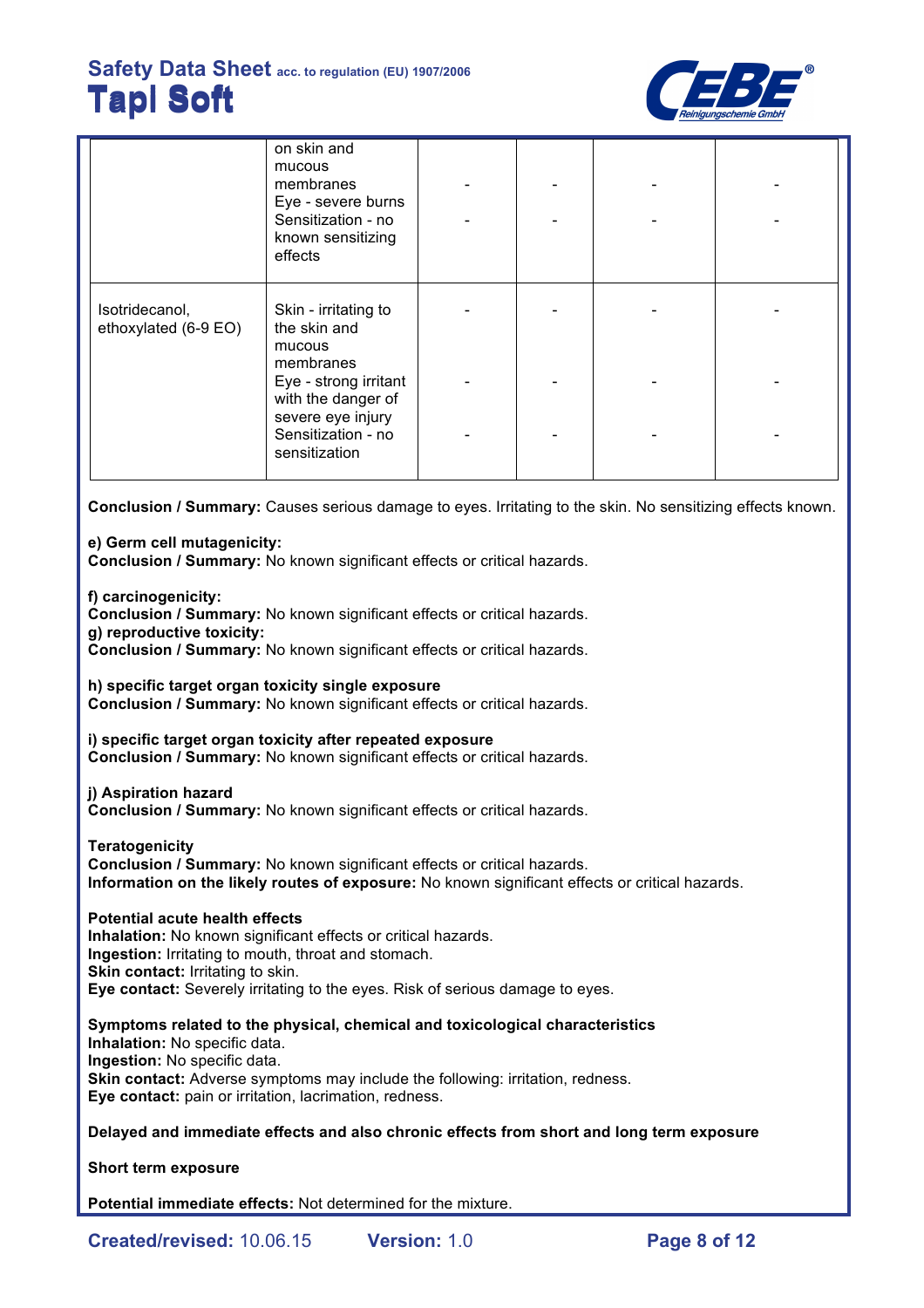

**Potential delayed effects:** Not determined for the mixture.

#### **Long-term exposure**

**Potential immediate effects:** Not determined for the mixture. **Potential delayed effects:** Not determined for the mixture.

#### **Potential chronic health effects**

**Conclusion / Summary:** Not determined for the mixture.

**General:** No known significant effects or critical hazards. **Carcinogenicity:** No known significant effects or critical hazards. **Mutagenicity:** No known significant effects or critical hazards. **Teratogenicity:** No known significant effects or critical hazards. **Developmental effects:** No known significant effects or critical hazards. **Fertility effects:** No known significant effects or critical hazards.

**Other information:** Not determined for the preparation.

## **12. Ecological information**

## **12.1 Toxicity**

| Name of<br>substance                     | <b>Result</b>                                     | <b>Species</b>  | <b>Exposition</b>    |
|------------------------------------------|---------------------------------------------------|-----------------|----------------------|
| Hydroxy acetic acid                      | $LC_{50}$ 164 mg/l                                | Fish            | 96 hours             |
| Isotridecanol, ethoxylated<br>$(6-9 EO)$ | $EC_{50} > 10$ mg/l<br>LC <sub>50</sub> > 10 mg/l | Daphnia<br>Fish | 48 hours<br>96 hours |

**Conclusion/Summary:** Not determined for this mixture.

#### **12.2 Persistence and degradability**

**Conclusion/Summary:** The surface active ingredients contained in this product are biologically degradable according to regulation 648/2004 EC.

#### **12.3 Bioaccumulative potential**

**Conclusion/Summary:** Not determined for this mixture.

#### **12.4 Mobility in soil**

**Partition coefficient ground/water (K<sub>OC</sub>):** Not determined for this mixture. **Mobility:** Not determined for this mixture.

#### **12.5 Results of PBT and vPvB assessment PBT:** not applicable **vPvB:** not applicable

#### **12.6 Other adverse effects**

No special effects or hazards known.

## **13. Disposal considerations**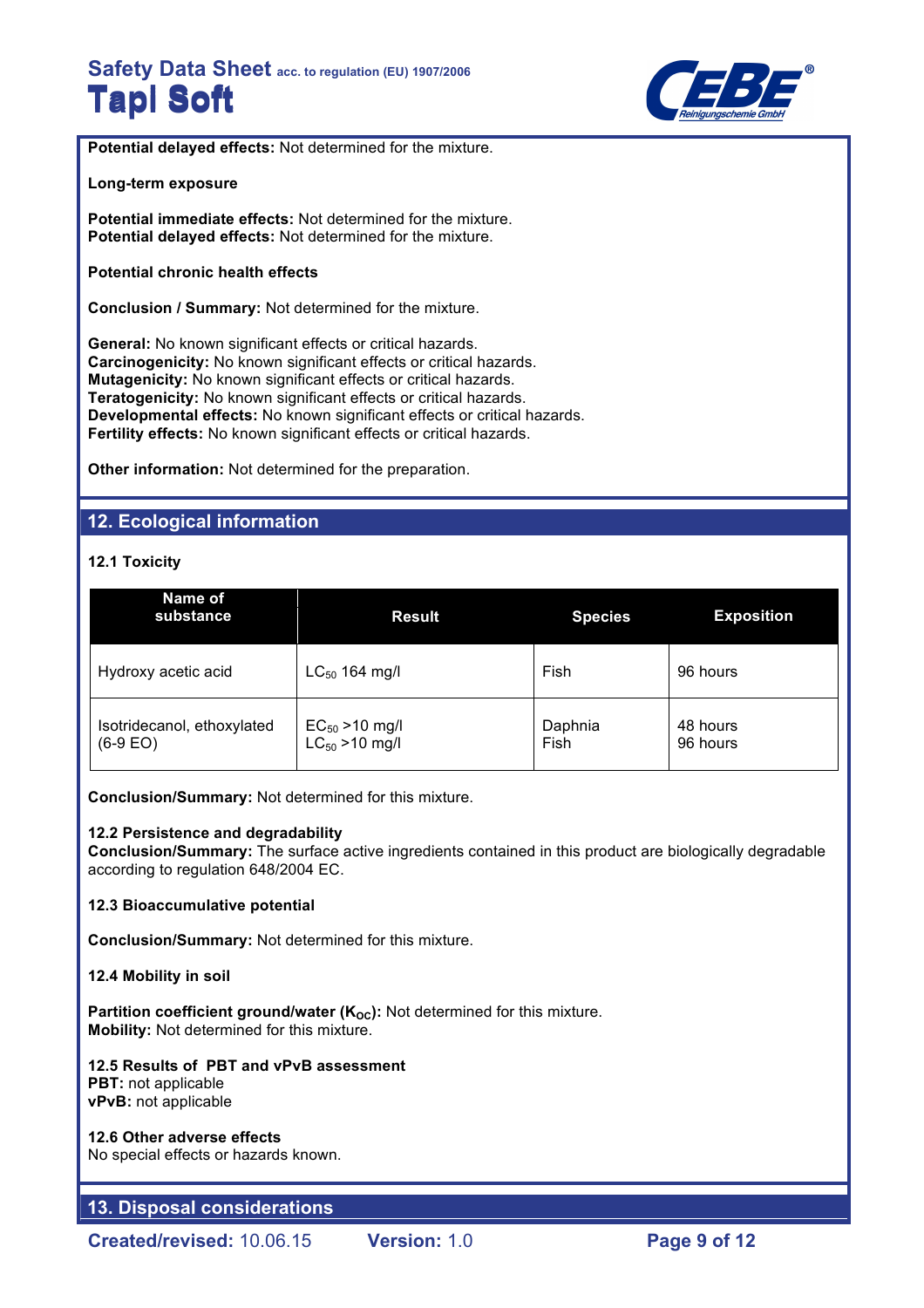

The information in this section contains generic advice and guidance. The list of Identified Uses in Section 1 should be consulted for any exposure scenario or when exposure scenarios on the available applicationspecific information.

Waste disposal according to EC Directives on waste and hazardous waste. Waste codes should be assigned by the user, preferably in collaboration with the waste disposal authorities.

## **13.1 Waste treatment methods**

## **Product**

**Methods of disposal:** The generation of waste should be avoided or minimized wherever possible. Empty containers or liners may retain some product residues. Material and its container must be disposed of in a safe way. Significant quantities of waste product residue should not be disposed of via the foul sewer but processed in a suitable effluent treatment plant. Dispose of surplus and non-recyclable products via a licensed waste disposal contractor. Disposal of this product, solutions and any by-products should at all times comply with the environmental protection requirements and waste disposal legislation and the requirements of local authorities. Avoid the proliferation and dispersal of spilled material and contact with soil, waterways, drains and sewers.

**Hazardous waste:** According to the information available to the supplier at the time of creation/editing of this safety data sheet this product is not regulated as hazardous waste in the sense of EU regulation 2008/98/EC.

### **Packaging**

**Methods of disposal:** The generation of waste should be avoided or minimized wherever possible. Waste packaging should be recycled.

**Special precautions:** This material and its container must be disposed of in a safe way. Empty containers or liners may retain some product residues. Avoid the proliferation and dispersal of spilled material and contact with soil, waterways, drains and sewers.

|                                          | <b>ADR/RID</b>           | <b>ADR/ADNR</b> | <b>IMDG</b>              | <b>IATA</b>    |
|------------------------------------------|--------------------------|-----------------|--------------------------|----------------|
| 14.1 UN Number                           | Not regulated.           | Not regulated.  | Not regulated.           | Not regulated. |
| 14.2 UN proper<br>shipping name          | $\overline{\phantom{0}}$ | ۰               | $\overline{\phantom{0}}$ | ٠              |
| 14.3 Transport<br>hazard class(es)       | ٠                        |                 |                          |                |
| 14.4 Packing<br>group                    | -                        |                 |                          |                |
| 14.5<br>Environmental<br>hazards         | No.                      | No.             | No.                      | No.            |
| 14.6 Special<br>precautions for<br>iuser | None.                    | None.           | None.                    | None.          |

## **14. Transport information**

**14.7 Transport in bulk according to Annex II of MARPOL 73/78 and the IBC Code** Not applicable.

**Multiplier according to ADR / RID 1.1.6.3:** Not applicable.

**Tunnel restriction code:** Not applicable.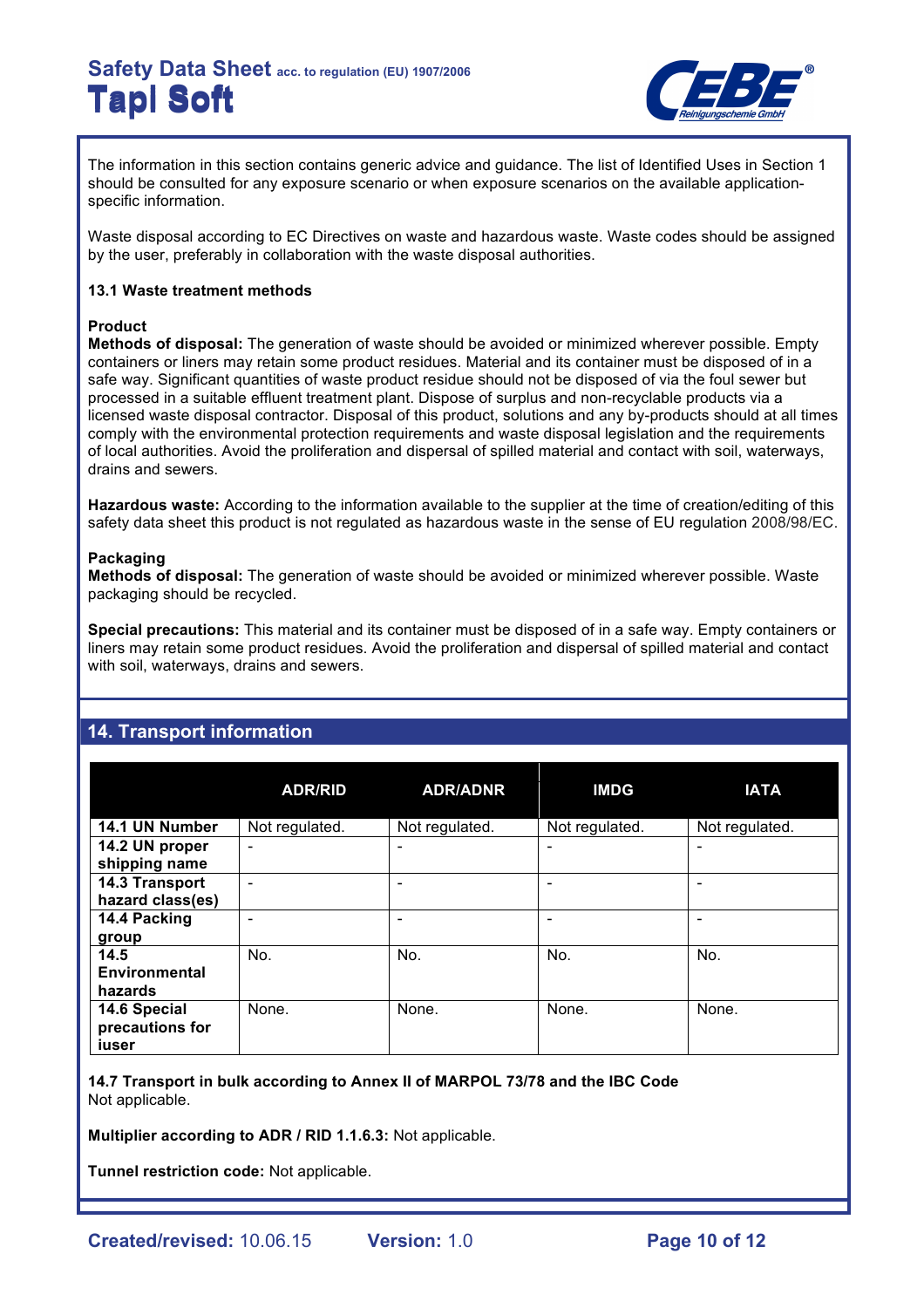

## **15. Regulatory information**

**15.1 Safety, health, and environmental regulations/legislation specific for the substance/mixture**

**EC-Regulation Nr. 1907/2006 (REACh)**

**Appendix XIV - Index of substances that require permission Substances causing special concern:** None of the ingredients is listed.

**Appendix XVII – Restriction of the production, the distribution, and the use of specific hazardous substances, mixtures, ans products:** Not applicable.

#### **Other EU-Regulations**

**Contents according to 648/2004 EC:**

<5% cationic surfactants, <5% nonionic surfactants, perfume (citronellol, geraniol).

**15.2 Chemical safety assessment**

This product contains substances that still require substance assessments.

## **16. Other information**

 $\triangleright$  Marks the information that was changed since the last version.

## **Abbreviations and acronyms:**

ADN/ADNR = European agreement for the international transport of hazardous materials on inland waterways ADR = European agreement for the international transport of hazardous materials on roads ATE = Estimation acute toxicity BCF = Bio concentration factor CLP = Regulation concerning the classification, labeling, and packaging Verordnung über die Einstufung, Kennzeichnung und Verpackung [Regulation (EC) No. 1272/2008] CAS = Chemical Abstracts Services Number DNEL = Derived Non-Effect Level DPD = Mixture regulation [1999/45/EG] EC = Europaean Commission EG = EG-Nummer EUH-Satz = CLP-specific hazard phrase IATA = International Aviation Transport Association IBC = Intermediate Bulk Container IMDG = International Maritime Dangerous Goods Code LogPow = Logarithm base-10 of the n-octanol:water pertition coefficient MARPOL 73/78 = International agreement from 1973 for the prevention of marine pollution caused by ships in the version of the protocol from 1978. ("Marpol" = marine pollution) MAK = maximum workplace concentration PBT = Persistent, bioacuumulating, and toxic PNEC = Predicted No-Effect Concentration REACH = Regultion concerning the Registration, Evauation, Approval and Restriction of Chemical Substances [Regulation (EC) No. 1907/2006] RID = Regulation for the transport of hazardous goods by railway REACH # = REACH Registration number vPvB = very persistent and very bioaccumulating

## **Full text of abbreviated H statements:**

H302 Harmful if swallowed. H314 Causes severe skin burns and eye damage. H318 Causes serious eye damage.